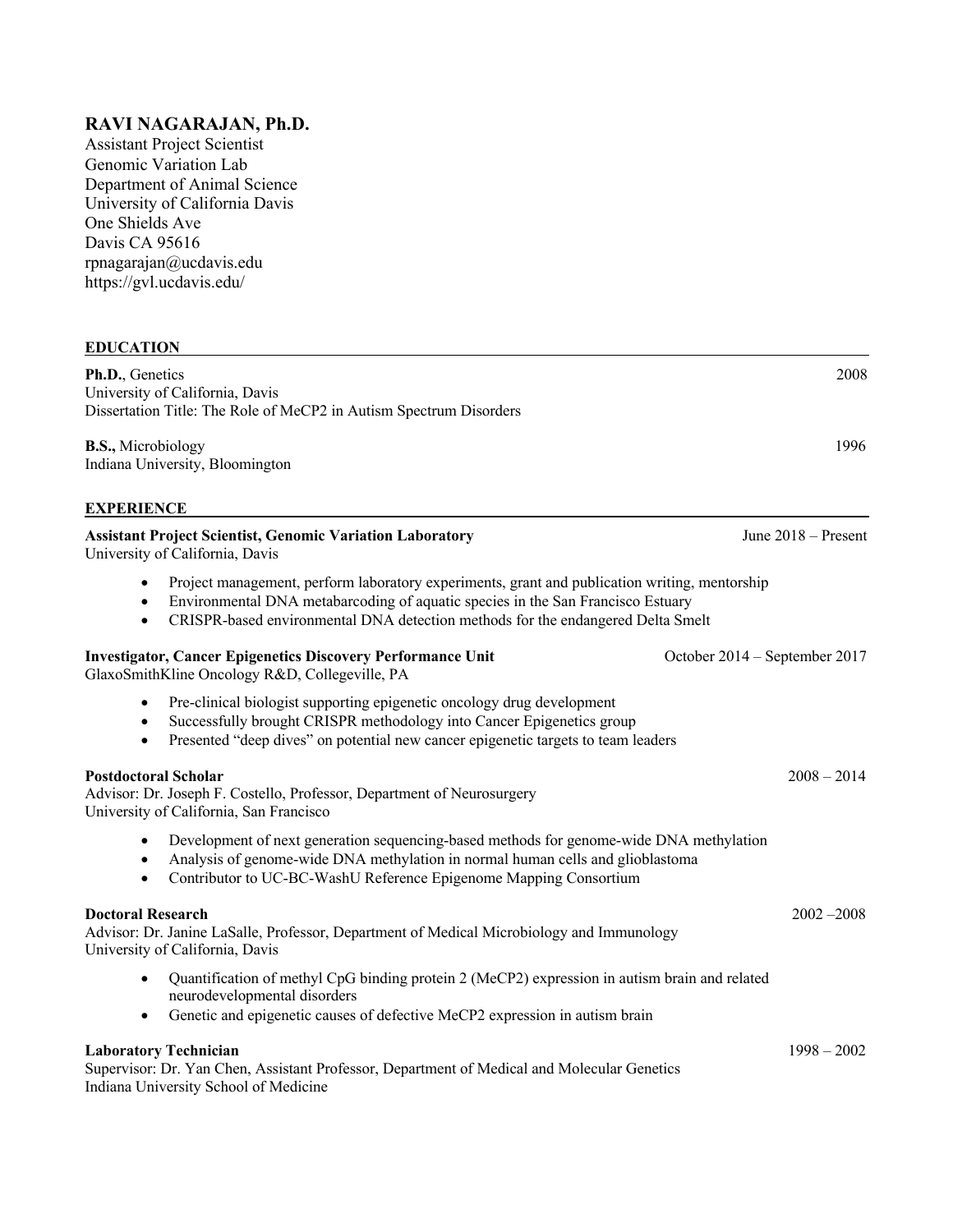• Signal transduction biology of the transforming growth factor – beta (TGF- $\beta$ ) pathway, focusing on transcriptional regulation by Smad proteins

#### **Laboratory Contractor** 1997 – 1998

Eli Lilly and Company, Indiana

• Fermentation microbiology of a novel anti-fungal antibiotic: Bioreactor run optimization, sample extraction, HPLC analysis, microscopy

#### **PUBLICATIONS: UNDER REVIEW**

**Nagarajan RP**, et al. Environmental DNA Methods for Ecological Monitoring and Biodiversity Assessment in Estuaries. Under review at *Estuaries and Coasts.*

#### **PUBLICATIONS**

Baerwald M, Goodbla A, **Nagarajan RP**, Gootenberg J, Abudayyeh, Schreier A. (2020) Rapid and Accurate Species Diagnostics for Ecological Monitoring using CRISPR-based SHERLOCK. *Molecular Ecology Reports*. 20(4): 961-970. doi: 10.1111/1755-0998.13186.

**Nagarajan RP**, Goodbla A, Graves E, Baerwald M, Holyoak M, Schreier A. (2020) Non-invasive genetic monitoring for the threatened valley elderberry longhorn beetle. *PLoS One.* 2020 Jan 17;15(1):e0227333. doi: 10.1371/journal.pone.0227333.

Su DS, Qu J, Schulz M, Blackledge C, Yu H, Zeng J, Burgess J, Reif A, Stern M, **Nagarajan RP**, Pappalardi M, Wong K, Graves A, Elkins T, Carson J, McHugh C, Mohammad H, Kruger R, Carpenter C, Heerding DA, Luengo J, Creasy CL. (2019) Discovery of Isoxazole Amides as Potent and Selective SMYD3 Inhibitors. *ACS Med Chem Lett.* 2019 Dec 27;11(2):133-140. doi: 10.1021/acsmedchemlett.9b00493.

Fedoriw A, Rajapurkar SR, O'Brien S, Gerhart SV, Mitchell LH, Adams ND, Rioux N, Lingaraj T, Ribich SA, Pappalardi MB, Shah N, Laraio J, Liu Y, Butticello M, Carpenter CL, Creasy C, Korenchuk S, McCabe MT, McHugh CF, **Nagarajan R**, Wagner C, Zappacosta F, Annan R, Concha NO, Thomas RA, Hart TK, Smith JJ, Copeland RA, Moyer MP, Campbell J, Stickland K, Mills J, Jacques-O'Hagan S, Allain C, Johnston D, Raimondi A, Porter Scott M, Waters N, Swinger K, Boriack-Sjodin A, Riera T, Shapiro G, Chesworth R, Prinjha RK, Kruger RG, Barbash O, Mohammad HP. (2019) Anti-tumor Activity of the Type I PRMT Inhibitor, GSK3368715, Synergizes with PRMT5 Inhibition through MTAP Loss. *Cancer Cell* 8;36(1):100-114.

McNulty DE, Bonnette WG, Qi H, Wang L, Ho TF, Waszkiewicz A, Kallal LA, **Nagarajan RP**, Stern M, Creasy CL, Graves AP, Annan RS, Sweitzer SM, Holbert MA. (2017) A High-Throughput Dose-Response Cellular Thermal Shift Assay for Rapid Screening of Drug Target Engagement in Living Cells, Exemplified Using SMYD3 and IDO1. *SLAS Discovery* 22, 2017 Sept.

Baerwald MR, Meek MH, Stephens MR, **Nagarajan RP**, Goodbla AM, Tomalty KM, Thorgaard GH, May B, Nichols KM. (2016) Migration-related phenotypic divergence is associated with epigenetic modifications in rainbow trout. *Molecular Ecology* 25(8):1785-1800.

Bell RJ, Rube HT, Kreig A, Mancini A, Fouse SD, **Nagarajan RP**, Choi S, Hong C, He D, Pekmezci M, Wiencke JK, Wrensch MR, Chang SM, Walsh KM, Myong S, Song JS, Costello JF. (2015) The transcription factor GABP selectively binds and activates the mutant TERT promoter in cancer. *Science* 348(6238):1036-1039.

Roadmap Epigenomics Consortium. (2015) Integrative analysis of 111 reference human epigenomes. *Nature* 518(7539):317- 330. (junior author)

Gascard P, Bilenky M, Sigaroudinia M, Zhao J, Li L, Carles A, Delaney A, Tam A, Kamoh B, Cho S, Griffith M, Chu A, Robertson G, Cheung D, Li I, Heravi-Moussavi A, Moksa M, Mingay M, Hussainkhel A, Davis B, **Nagarajan RP**, Hong C, Echipare L, O'Geen H, Hangauer MJ, Cheng JB, Neel D, Hu D, McManus MT, Moore R, Mungall A, Ma Y, Plettner P, Ziv E, Wang T, Farnham PJ, Jones SJ, Marra MA, Tlsty TD, Costello JF, Hirst M. (2015) Epigenetic and transcriptional determinants of the human breast. *Nature Communications* 6:6351.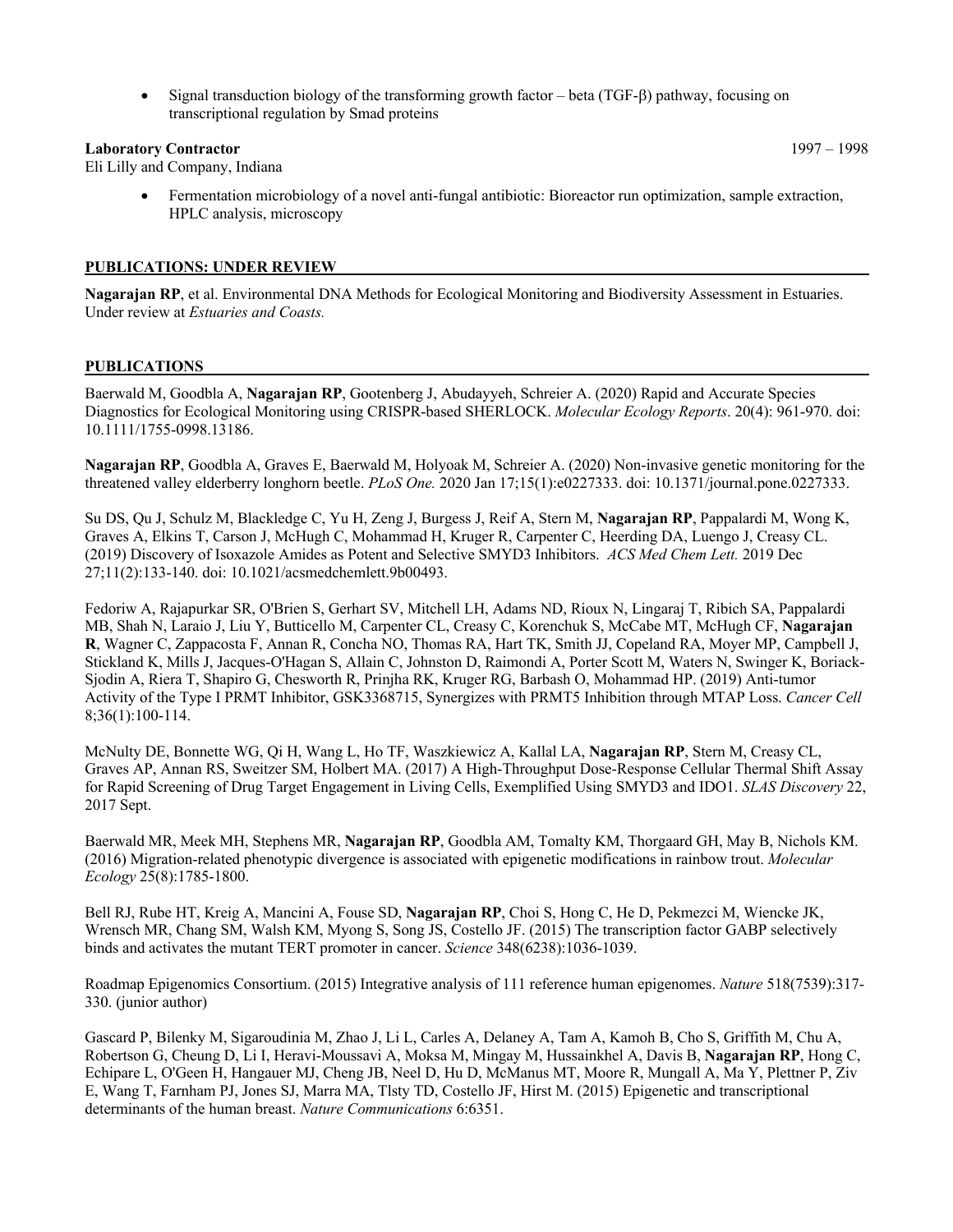Ameri K, Jahangiri A, Rajah AM, Tormos KV, **Nagarajan R**, Pekmezci M, Nguyen V, Wheeler ML, Murphy MP, Sanders TA, Jeffrey SS, Yeghiazarians Y, Rinaudo PF, Costello JF, Aghi MK, Maltepe E. (2015) HIGD1A Regulates Oxygen Consumption, ROS Production, and AMPK Activity during Glucose Deprivation to Modulate Cell Survival and Tumor Growth. *Cell Reports* 10(6):891-899.

**Nagarajan RP<sup>\*</sup>,** Zhang B<sup>\*</sup>, Bell RJ, Johnson BE, Olshen AB, Sundaram V, Li D, Graham AE, Diaz A, Fouse SD, Smirnov I, Song J, Paris PL, Wang T, Costello JF. (2014) Recurrent epimutations activate gene body promoters in primary glioblastoma. *Genome Research* 24(5), 761-774. \* these authors contributed equally

Zhang B, Zhou Y, Lin N, Lowdon RF, Hong C, **Nagarajan RP**, et al. (2013) Functional DNA methylation differences between tissues, cell types, and across individuals discovered using the M&M algorithm. *Genome Research* 23(9), 1522- 1540.

**Nagarajan RP**, Fouse SD, Bell RJ, Costello JF. (2013) Methods for Cancer Epigenome Analysis. *Advances in Experimental Medicine and Biology* 754, 313-338. Review.

Harris RA, Wang T, Coarfa C, **Nagarajan RP**, et al. (2010) Sequence-based profiling of DNA methylation: comparisons of methods and catalogue of allelic epigenetic modifications. *Nature Biotechnology* 28(10), 1097-1105.

Maunakea AK\*, **Nagarajan RP**\*, Bilenky M, Ballinger TJ, et al. (2010) Conserved Role of Intragenic DNA Methylation in Regulating Alternative Promoters. *Nature* 466(7303), 253-257. \* these authors contributed equally

Fouse SD, **Nagarajan RP,** Costello JF. (2010) Genome-scale DNA methylation analysis. *Epigenomics* 2(1), 105–117. Review.

**Nagarajan RP** and Costello JF. (2009) Molecular epigenetics and genetics in neuro-oncology. *Neurotherapeutics* 6(3), 436- 446. Review.

**Nagarajan RP** and Costello JF. (2009) Epigenetic mechanisms in glioblastoma multiforme. *Seminars in Cancer Biology* 19(3), 188-197. Review.

Swanberg SE, **Nagarajan RP**, Peddada S, Yasui DH, et al. (2009) Reciprocal co-regulation of EGR2 and MECP2 is disrupted in Rett Syndrome and autism. *Human Molecular Genetics* 18(3), 525-534.

**Nagarajan RP,** Patzel KA, Martin MR, Yasui DH, et al. (2008) *MECP2* promoter methylation and X-inactivation in autism. *Autism Research* 1(3), 169-178.

Yasui DH, Peddada S, Bieda MC, Vallero RO, Hogart AR, **Nagarajan RP**, Thatcher KN, Farnham PJ, LaSalle JM. (2007) Integrated epigenomic analyses of neuronal MeCP2 reveal a role for long-range interaction with active genes. *Proceedings of the National Academy of Sciences* 104(49), 19416-19421.

Hogart AR, **Nagarajan RP**, Patzel KA, Yasui DH, and LaSalle JM. (2007) 15q11-13 GABAA receptor genes are normally biallelically expressed in brain yet are subject to dysregulation in autism-spectrum disorders. *Human Molecular Genetics*  16(6), 691-703.

**Nagarajan RP**, Hogart AR, Gwye Y, Martin MR, LaSalle JM. (2006) Decreased MeCP2 expression is frequent in autism frontal cortex and correlates with aberrant *MECP2* promoter methylation. *Epigenetics* 1(4), 172-182.

Samaco RC, **Nagarajan RP**, Braunschweig D, and LaSalle JM. (2004). Multiple pathways regulate MeCP2 expression in normal human brain development and exhibit defects in autism-spectrum disorders. *Human Molecular Genetics* 13, 629-639.

Chen F, Ogawa K, **Nagarajan RP**, Zhang M, Kuang C, Chen Y. (2003) Regulation of TG-interacting factor by transforming growth factor-beta. *Biochemical Journal* 371(Pt 2): 257-263.

Liu X, **Nagarajan RP**, Vale W, Chen Y. (2002) Phosphorylation regulation of the interaction between Smad7 and activin type I receptor. *FEBS Letters* 519(1-3): 93-98.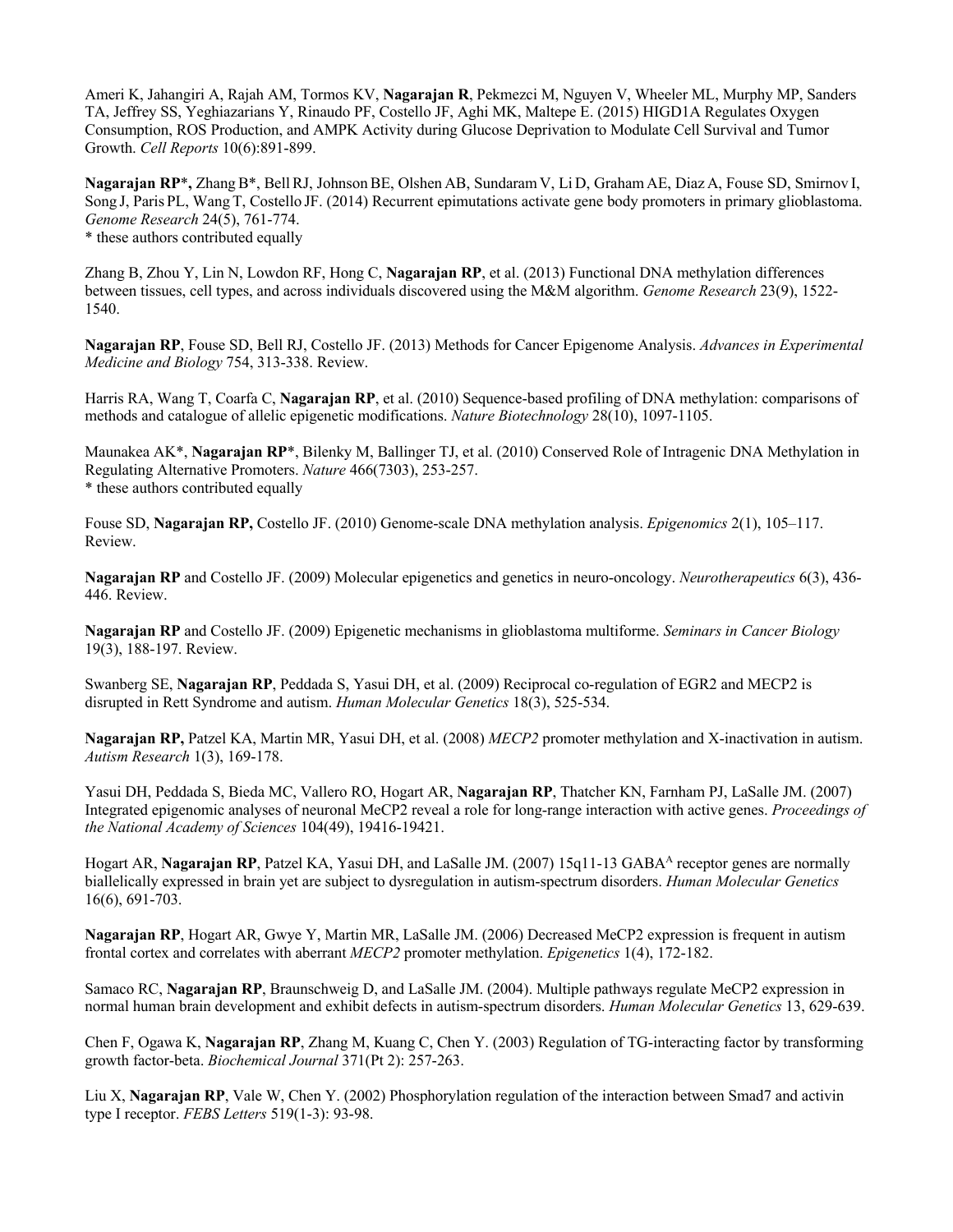Li W, Chen F, **Nagarajan RP**, Liu X, Chen Y. (2001) Characterization of the DNA binding property of Smad5. *Biochemical and Biophysical Research Communications* 286(5), 1163-1169.

**Nagarajan RP**, Chen Y. (2000) Structural basis for the functional difference between Smad2 and Smad3 in FAST-2 (forkhead activin signal transducer-2)-mediated transcription. *Biochemical Journal* 350 (Pt 1), 253-259. **Nagarajan RP**, Chen F, Li W, Vig E, Harrington MA, Nakshatri H, Chen Y. (2000) Repression of transforming growth factor-beta-mediated transcription by nuclear factor kappaB. *Biochemical Journal* 348 (Pt 3), 591-596.

**Nagarajan RP** Zhang J, Li W, Chen Y. (1999) Regulation of Smad7 promoter by direct association with Smad3 and Smad4. *Journal of Biological Chemistry* 274(47), 33412-33418.

**Nagarajan RP**, Liu J, Chen Y. (1999) Smad3 inhibits transforming growth factor-beta and activin signaling by competing with Smad4 for FAST-2 binding. *Journal of Biological Chemistry* 274(44), 31229-35.

## **LIMITED DISTRIBUTION**

**Nagarajan R,** Schreier A, Baerwald M, Goodbla A, Graves E, Holyoak M. Using fecal DNA survey protocols to optimize traditional exit hole surveys. Final Report submitted to United States Fish and Wildlife Service, 08/17/18.

## **BOOK CHAPTERS**

**Nagarajan RP** and Costello JF. (2009) Epigenetic profiling of gliomas. Chapter in *CNS Cancer: Models, Prognostic Factors and Targets*, Erwin G. Van Meir, editor. Humana Press, 2009, 615-650.

#### **TEACHING, MENTORING AND PRESENTATIONS**

| Laboratory research mentor for graduate students, undergraduates, and interns                  | 2008–present  |
|------------------------------------------------------------------------------------------------|---------------|
| Interview Subject, Undergraduate "Bridge to Biotech" Program, City College<br>of San Francisco | 2014          |
| Research presentation at Bay Area Illumina Users Group meeting                                 | 2011          |
| Research presentation at Bay Area Autism Consortium Retreat                                    | 2011          |
| Guest lecturer, undergraduate course in Modern Mathematical Methods in Molecular Biology, SFSU | 2011          |
| Guest lecturer, SUNY Oswego Evolution course                                                   | 2008          |
| Guest lecturer, Davis High School Biotechnology course, Davis, CA                              | 2007          |
| Laboratory internship mentor for Davis High School Biotechnology Program                       | 2006–2008     |
| Grader for UC Davis undergraduate genetics course (Genes and Gene Expression)                  | 2006          |
| Research mentor for two undergraduates and two high school students, UC Davis                  | $2003 - 2007$ |
| Teaching Assistant, UC Davis Transmission Genetics graduate course                             | 2003          |

#### **FELLOWSHIPS, AWARDS AND GRANTS**

| $\bullet$ | Co-Principal Investigator, 2021 Delta Science Research Award<br>Funded by the Delta Stewardship Council and US Bureau of Reclamation<br>Non-invasive environmental DNA monitoring to support tidal wetland restoration | July 2022-2024 |
|-----------|------------------------------------------------------------------------------------------------------------------------------------------------------------------------------------------------------------------------|----------------|
| $\bullet$ | Co-Principal Investigator, US Fish and Wildlife Service grant<br>Expanded Bay Delta Monitoring - EDSM and the SHERLOCK Method                                                                                          | 2019-2021      |
|           | Co-Principal Investigator, CA Dept of Fish and Wildlife/Proposition 1 grant<br>Developing an eDNA metabarcoding protocol to improve fish and mussel monitoring in the San<br><b>Francisco Estuary</b>                  | 2019-2022      |
|           | UC Davis Academic Federation Travel Award                                                                                                                                                                              | 2019           |
|           | Co-Principal Investigator, Companion Animal Health Grant, UC Davis School<br>of Veterinary Medicine                                                                                                                    | $2011 - 2013$  |
|           | NIH/NCI Ruth L. Kirschstein National Research Service Award (NRSA)                                                                                                                                                     | 2009-2011      |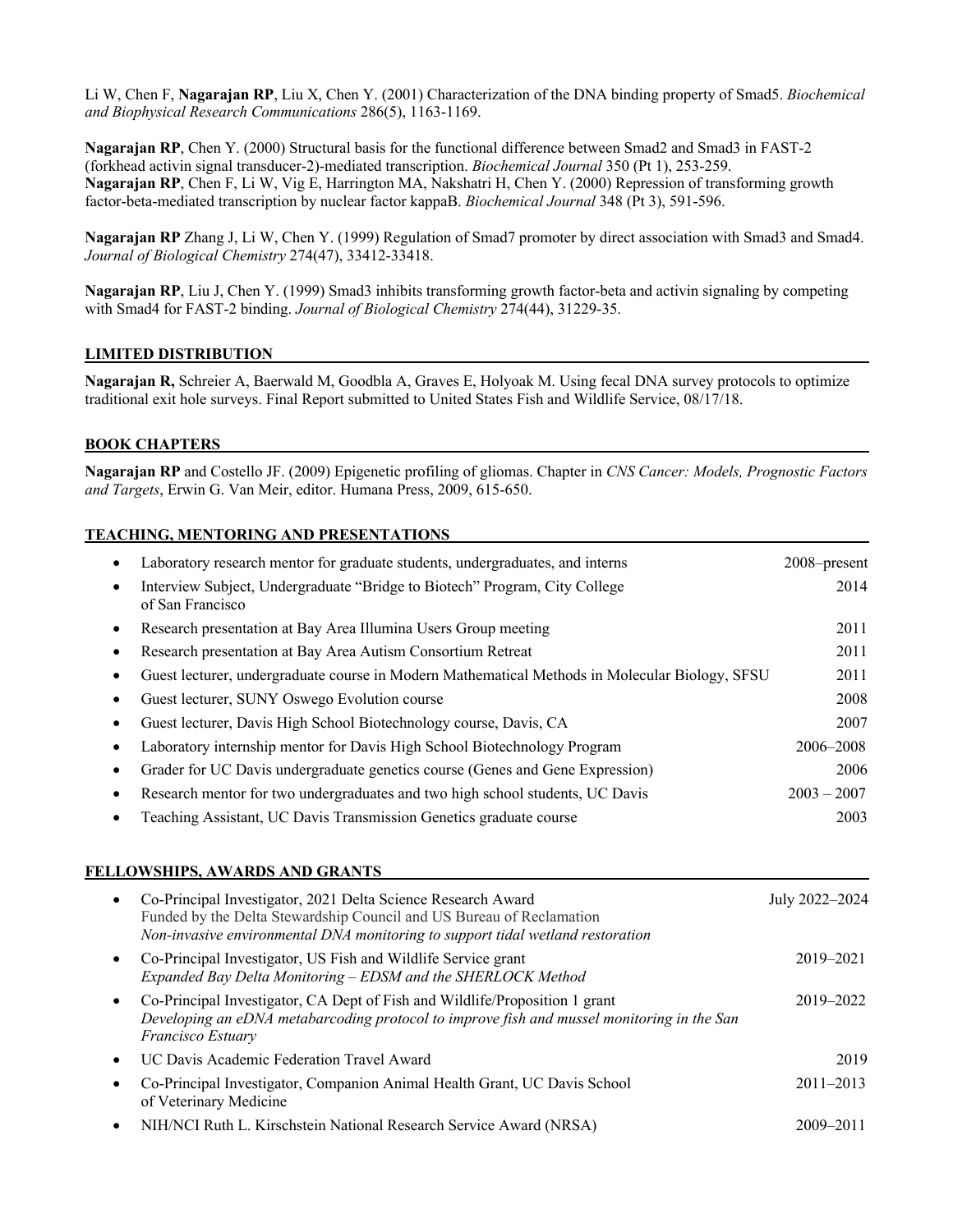for Individual Postdoctoral Fellows (F32)

| $\bullet$ | NIH/NCI Institutional Research Service Award in Molecular and<br>Cellular Mechanisms in Cancer Postdoctoral Fellowship (T32) | 2008–2009 |
|-----------|------------------------------------------------------------------------------------------------------------------------------|-----------|
|           | UC Davis M.I.N.D. Institute Predoctoral Fellowship, UC Davis                                                                 | 2004–2005 |
|           | Graduate Student Association Travel Award, UC Davis                                                                          | 2007      |
|           | Graduate Studies Travel Award, UC Davis                                                                                      | 2005      |
|           | Genetics Graduate Group Fellowship Block Grant, UC Davis                                                                     | 2003      |
|           | Undergraduate Research Award, Indiana University                                                                             | 1995      |
|           |                                                                                                                              |           |

## **ABSTRACTS**

**Nagarajan R\*,** Bedwell R\*, Holmes A, Sanches T, Acuña S, Baerwald M, Blankenship S, Connon R, Gille D, & Schreier A. A Path Forward for Environmental DNA Methods in the Bay-Delta. Bay-Delta Science Conference. April 6-9, 2021. Oral presentation. \*co-presenters.

**Nagarajan R,** Holmes A, Myers D, Mouat J, Goodbla A, Bedwell M, Baerwald M, Schreier B, Rypel A, Brown L, & Schreier A. Building a Comprehensive and Accessible DNA Barcode Database for Fish and Invertebrates in the San Francisco Estuary. Interagency Ecological Program 2020 Annual Workshop. October 2020. Poster presentation.

**Nagarajan RP,** Goodbla A, Baerwald M, Graves E, Holyoak M, Schreier A. Non-Invasive Genetic Approach for Monitoring of the Threatened Valley Elderberry Longhorn Beetle. American Fisheries Society – The Wildlife Society Joint Meeting, Reno, NV, October 2, 2019. Oral presentation.

**Nagarajan R,** Barajas R, Mazor T, Phillips J, Ma J, Hong C, Johnson B, Dayal M, Cha S, Nakamura J, Berger M, Chang S, Furnari F, Taylor B, Costello J. (2014). GE-42: Integrated Radiographic and Phylogenetic Case Study of a Primary and Contralateral Recurrent Glioma. Neuro-Oncology, 16(Suppl 5), v105–v106. https://doi.org/10.1093/neuonc/nou256.4 Poster presentation.

**Nagarajan RP,** Zhang B, Johnson BE, Bell RJ, Olshen AB, Fouse SD, Diaz A, Smirnov I, Kang R, Wang T, Costello JF. (2013) Tumor specific epigenetic activation of alternative promoters in the body of oncogenes. Society for Neuro Oncology (SNO) Annual Meeting, San Francisco, CA, November 22, 2013. Poster presentation.

Bell RAJ, **Nagarajan RP**, Zhang B, Diaz A, Wang T, Song J, Costello JF. (2013) Integrative epigenomics to identify driver epimutations in GBM. Society for Neuro Oncology (SNO) Annual Meeting, San Francisco, CA, November 22, 2013. Poster presentation.

**Nagarajan RP,** Johnson BE, Olshen AB, Smirnov I, Xie M, Wang J, Sundaram V, Paris P, Wang T, Costello JF. (2011) Aberrant transcriptional activation is associated with gene body hypomethylation in glioblastoma. Society for Neuro Oncology (SNO) Annual Meeting, Orange County, CA, November 19, 2011. Oral presentation.

Fouse SD, **Nagarajan RP**, Nakamura J, James CD, Chang S, Costello JF. (2011) Therapeutic response in primary glioblastoma neural stem cells relative to patient-matched non-stem tumor cells. Society for Neuro Oncology (SNO) Annual Meeting, Orange County, CA, November 19, 2011. Poster presentation.

**Nagarajan RP**, Johnson BE, Hong C, Fouse SD, Haussler D, Hirst M, Marra MA, Costello JF, Wang T. (2009) Deep sequencing of the DNA Methylome of Glioblastomas. Society for Neuro Oncology (SNO) Annual Meeting, New Orleans, LA, October 23, 2009. Poster presentation.

**Nagarajan RP**, Fouse SD, Hong C, Johnson BE, Wang T, Haussler D, Marra MA, Hirst M, Smirnov I, Rose S, Aghi M and Costello JF. (2009) Deep sequencing of GBM epigenomes. Helen Diller Cancer Research Institute Symposium, UCSF, August 19, 2009. Poster presentation

**Nagarajan RP**, Patzel KA, Hogart AR, Martin MR, LaSalle JM. (2007) Defects in *MECP2* expression and epigenetic regulation are common in autism brain. Keystone Symposium in Epigenetics: Regulation of Chromatin Structure in Development and Disease, Keystone, CO, April 14, 2007. Oral and poster presentations.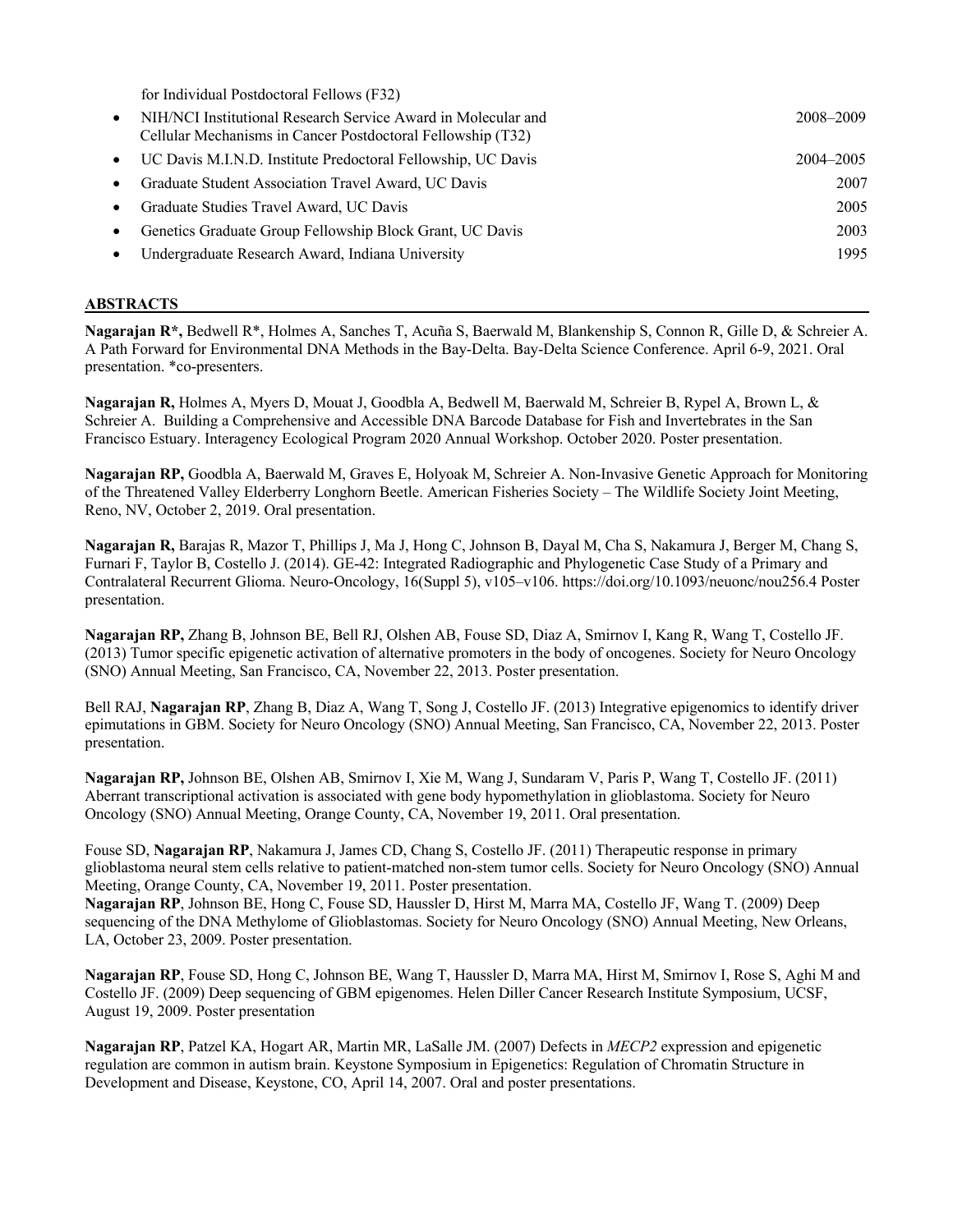**Nagarajan RP**, Hogart AR, Martin MR, Gwye Y, LaSalle JM. (2006) Reduced MeCP2 expression is frequent in autism frontal cortex and correlates with aberrant *MECP2* promoter methylation. American Society for Human Genetics (ASHG), New Orleans, LA, October 12, 2006. Poster presentation.

Hogart AR, **Nagarajan RP**, Yasui DH, Patzel KA, LaSalle JM. (2006) Loss of bi-allelic expression of 15q11-13 GABA-A receptor subunit genes in Rett syndrome and autism. American Society for Human Genetics (ASHG), New Orleans, LA, October 12, 2006. Poster presentation

**Nagarajan RP**, Martin MR, Hogart AH, LaSalle JM. (2006) Reduced MeCP2 expression is frequent in autism frontal cortex and correlates with aberrant *MECP2* promoter methylation. International Meeting for Autism Research (IMFAR), Montreal, Canada, June 2, 2006. Oral presentation.

**Nagarajan RP**, Hogart AR, Gwye Y, LaSalle JM. (2005) Genetic and epigenetic analysis of MeCP2 expression defects in autism and other neurodevelopmental disorder brain samples. (poster) American Society for Human Genetics (ASHG), Salt Lake City, UT, October 10, 2005. Poster presentation.

Dragich JM, Malone B, Ham A, Peddada S, **Nagarajan RP**, LaSalle JM, Arnold AP, and Schanen NC. (2006) Evidence for tyrosine hydroxylase dysregulation within the striatum of the *Mecp2* knockout mice, an animal model of Rett Syndrome*.*  FENS Forum, Vienna, Austria, September 7, 2006. Poster presentation.

**Nagarajan RP**, Samaco RC, Braunschweig D, LaSalle JM. (2004) MeCP2 expression defects in the cerebral cortex of autism patients may be a result of both transcriptional and posttranscriptional mechanisms. International Meeting for Autism Research (IMFAR), Sacramento, CA, May 8, 2004. Oral presentation.

## **ACADEMIC SERVICE**

|   | Mentorship of UC Davis students: 1 PhD student, 3 undergraduates, 2 PhD rotation student                                                                                                                                                                               | $2020$ – present |
|---|------------------------------------------------------------------------------------------------------------------------------------------------------------------------------------------------------------------------------------------------------------------------|------------------|
|   | Member of planning committee for UC Davis eDNA Symposium                                                                                                                                                                                                               | 2020             |
|   | Co-lead, Open Science Subgroup, Interagency Ecological Program Genetics Project Work Team                                                                                                                                                                              | $2019 - 2020$    |
|   | Volunteer, UC Davis Picnic Day                                                                                                                                                                                                                                         | 2019             |
| ٠ | Journal manuscript co-review: Biological Invasions, Nature (2), Journal of Neuroscience,<br>Proceedings of the National Academy of Science, Neuro-oncology, Cancer Cell, New<br>England Journal of Medicine, Genome Research (2), Nucleic Acids Research, Cell Reports | $2006$ – present |
|   | Journal manuscript review (independent): Molecular Biology Reports, Frontiers in Epigenomics,<br>Epigenomics, Journal of Neurochemistry                                                                                                                                | $2011$ – present |
|   | Student Representative to UC Davis Genetics Graduate Group Exec. Committee                                                                                                                                                                                             | $2006 - 2007$    |
|   | Alternate Representative to UC Davis Graduate Student Association                                                                                                                                                                                                      | $2006 - 2007$    |
|   | Co-organizer of UC Davis Genetics Graduate Group Student Seminar Series                                                                                                                                                                                                | 2006             |

## **TRAINING AND WORKSHOPS**

| UC Davis Data Carpentries Geospatial R Workshop                                 | November 2018  |
|---------------------------------------------------------------------------------|----------------|
| UC Davis Bioinformatics Core Bioinformatics Prerequisites workshop              | September 2018 |
| Gene Editing with CRISPR (BioTrac 3-day lab and lecture course), Germantown, MD | March 2017     |
| Course in Medicinal Chemistry in Drug Development, Drew University              | 2015           |
| "Using Technology for Effective Teaching" Workshop, UCSF School of Medicine     | 2014           |
| Mentored career development award (for NIH K awards) workshop, UCSF             | 2010           |
| Course in ethics and the responsible conduct of research, UCSF                  | 2009           |
| Methyl-DNA immunoprecipitation workshop, UC Davis                               | 2008           |
| Bioinformatics/next generation sequencing short course, UC Davis                | 2008           |
| Chromatin Immunoprecipitation-on-chip workshop, UC Davis                        | 2007           |
| Chromatin Immunoprecipitation workshop, UC Davis                                | 2006           |